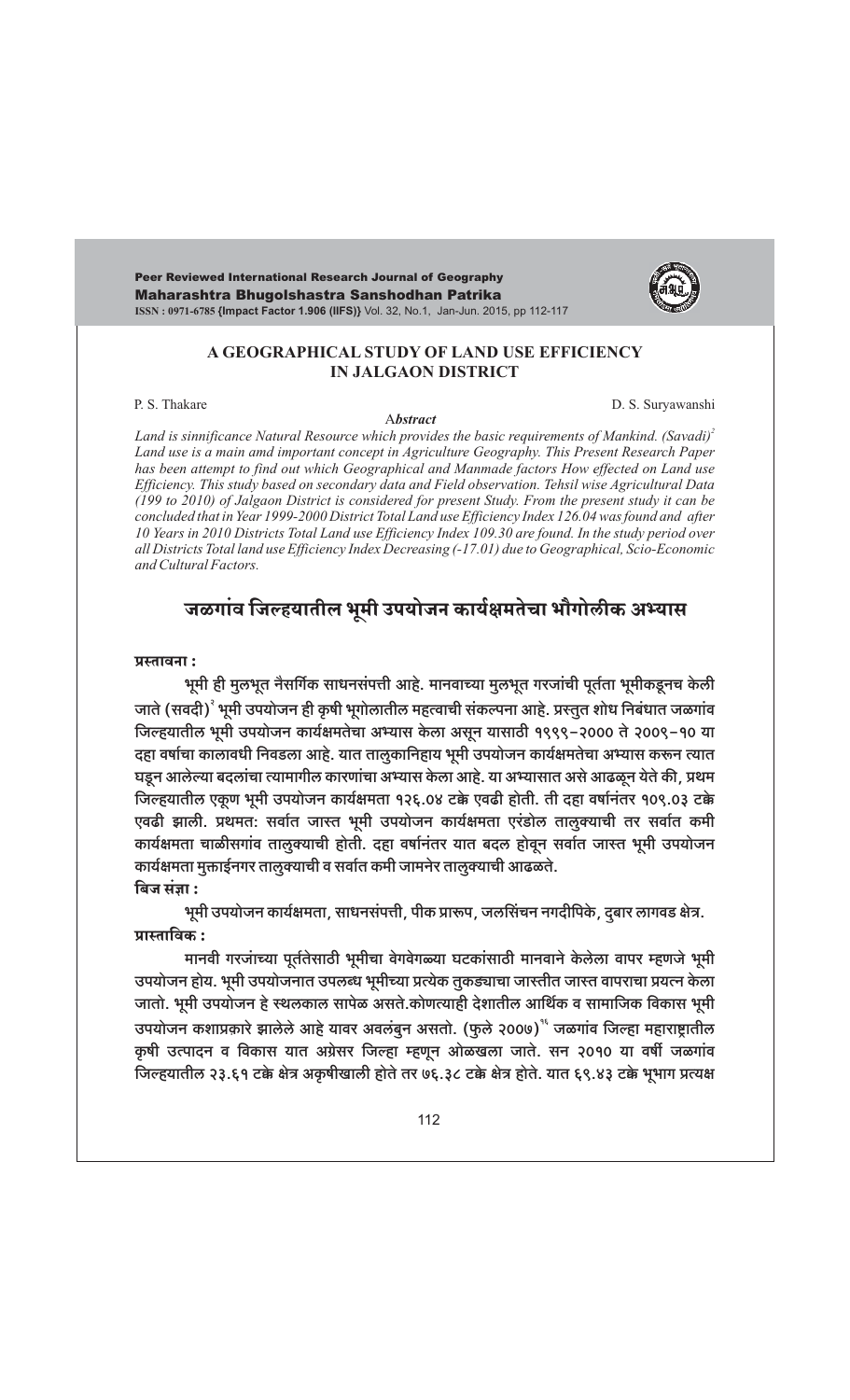# पिकाखालील क्षेत्र होते.

अभ्यासक्षेत्र:

जळगांव जिल्हा राज्याच्या उत्तरेस ३० अंश १५ मिनिटे उत्तर ते २१ अंश २५ मिनिट उत्तर अक्षांश व ७४ अंश ५५ मिनिट पूर्व ते ७६ अंश २८मिनिट पूर्व रेखांश यादरम्यान पसरलेला आहे. जळगांव जिल्याचे भौगोलिक क्षेत्रफळ ११७६५ चौ.कि. मी. एवढे आहे. जिल्याच्या उत्तरेस व ईशान्येस मध्यप्रदोष राज्य असून अग्नेयेस बुलढाणा, दक्षिणेस औरंगाबाद, नैऋत्येस नासिक तर पश्चिम व वायव्येस धूळे जिल्याच्या सीमा आहेत. जिल्हयाच्या उत्तरेस सातपुडा, नैऋत्येस हट्टी व दक्षिणेस अजिंठा (सातमाळा )या तीन पर्वतराजी आढळतात. जिल्यातील विविध ठिकाणची समुद्रसपाठीपासूनची उंची १७५ मीटर ते ३२५ मीटर दरम्यान आढळते. तापी ही जिल्यातील प्रमुख नदी असून ती पूर्वेकडून पश्चिमेकडे वाहते. गिरणा , वाघूर, अंजनी, गुळे, बोरी अनेर, सुकी, हिवरा, मन्याड व मोर हया तिच्या उपनद्या आहेत. जळगांव जिल्हाचे हवामान पावसा ऋतू वगळता उष्ण व कोरडे असते कमला तापमान ४५ अंश से. व किमान तापमान १०.८ अंश से. इतके आढळते. सरासरी पर्जन्यमान ७०० मी.मी. आहे. जळगांव जिल्यातील जमीन मुख्यत: काळी कसदार, मध्यम काळी, जंगलव्याप्त, मुरूमाड व रेतीयुक्त इ. प्रकारांत आढळते.

## उद्दीष्टये :

१. तालुयानिहाय भूमी उपयोजन कार्यक्षमता अभ्यासणे.

२. भूमी उपयोजन कार्यक्षमतेत झालेल्या बदलांचे तौलानिक अध्ययन करणे.

- ३.भूमी उपयोजन कार्यक्षमतेत घडून आलेल्या बदलांमागील कारणांचा शोध घेणे.
- गृहीतके :

प्राकृतिक, सामाजिक व आर्थिक घटकांचा परिणाम शेतकऱ्यांच्या पिकनिवडीवर होूवन भूमी उपयोजन कार्यक्षमतेत बदल घडून येतात.

# माहितीस्त्रोत व संशोधन पध्दती :

प्रस्तुत शोध निबंधासाठी आवश्यक असणारी आकडेवारी हि द्वितीयक स्वरूपाची असून ती माहिती जळगांव जिल्हा सामाजिक व आर्थिक समालोचन पुस्तिका वर्ष १९९९-२००० व २००९-१० यामधून संकलित केलेली आहे. प्राप्त माहितीचे सांख्यिकीय गणण करून ती सारणी व छाया पध्दतीच्या नकाशाद्वारे दर्शवविली आहे. भूमी उपयोजन कार्यक्षमता काढण्यासाठी पुढीसूत्राचा वापर केला आहे.

> एकूण पिकाखालील क्षेत्र भूमी अपयोजन कार्यक्षमता = ं x 100

निव्वळ पिकाखालील क्षेत्र

## विषय विवेचन :

प्रस्तुत शोध निबंधातील भूमी उपयोजन कार्यक्षमता अभ्यास हा एकूण लागवडीखालील क्षेत्र व निव्वळ लागवडीखालील क्षेत्र यावर आधारित आहे. उपलब्ध असलेल्या जमिनीत पिके घेवून पुन्हा लागवडीसाठी जमिन तयार करणे यास भूमी उपयोजन कार्यक्षमता म्हणतात. (शहापूरकर, मगर म.भू.प.२०११) ँ म्हणजे जेवढे जास्त प्रमाणात क्षेत्र दुबार, तिबार लागवडी खाली येईल तेवढी भूमी उपयोजन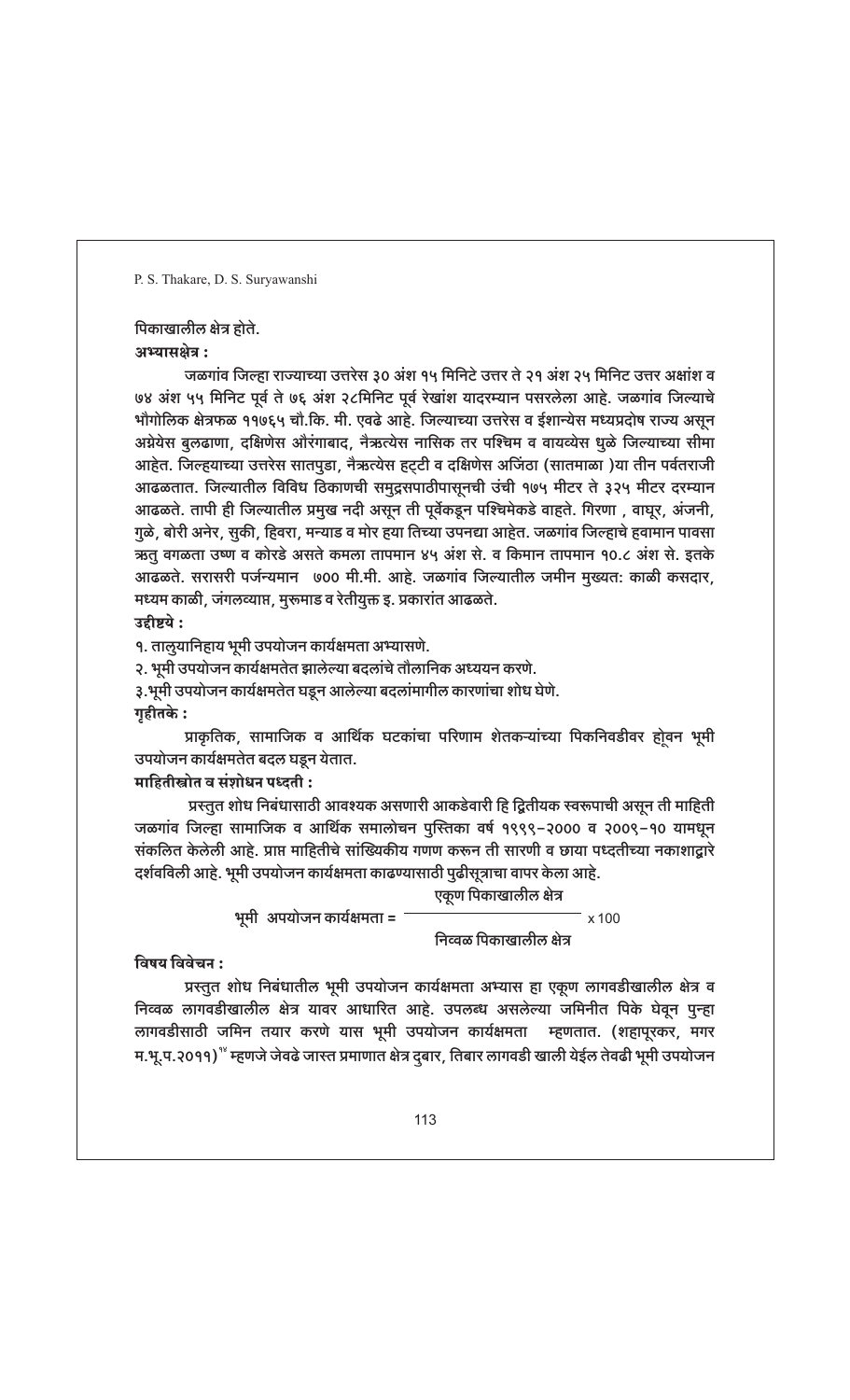कार्यक्षमता जास्त व जितके दुबार, तिबार लागवडीचे प्रमाण कमी तेवढी भूमी उपयोजन कार्यक्षमता कमी (जसबीरसिंग, १९७६)४ थोडक्यात उपलब्ध क्षेत्रात दुबार, तिबारर पिक घेण्याची क्षमता म्हणजे त्या भूमीची भूमी उपयोजन कार्यक्षमता होय.

| (१११२–१००० त १००१ –१०) |            |                                                    |        |               |  |  |  |  |  |
|------------------------|------------|----------------------------------------------------|--------|---------------|--|--|--|--|--|
| अ.क्र.                 | तालुके     | भूमी उपयोजन कार्यक्षमता<br>(१९९९–२००० ते २००९ –१०) | बदल    |               |  |  |  |  |  |
| ٩                      | चोपडा      | 930.६                                              | 999.42 | –२५.२४        |  |  |  |  |  |
| २                      | यावल       | <u>999.92</u>                                      | 904.99 | <u>-93-93</u> |  |  |  |  |  |
| ३                      | रावेर      | 93६.०८<br>998.34                                   |        | -39.03        |  |  |  |  |  |
| 8                      | मुक्ताईनगर | 93८.७७<br>930.42                                   |        | -८.२५         |  |  |  |  |  |
| Ч                      | बोदवड      | १४९.१२                                             | १०२.६५ | -8९.४७        |  |  |  |  |  |
| ξ                      | भुसावळ     | १०५.४६<br>909. 63                                  |        | +8.90         |  |  |  |  |  |
| O                      | जळगाव      | <u>923.34</u>                                      | 990.99 | -93.88        |  |  |  |  |  |
| $\mathcal{C}_{0}^{2}$  | एरंडोल     | १७६.९३                                             | 920.09 | -89.98        |  |  |  |  |  |
| ९                      | धरणगांव    | १६१.२६                                             | 904.69 | -44.30        |  |  |  |  |  |
| 90                     | अमळनेर     | 933.CO                                             | 990.00 | -93.00        |  |  |  |  |  |
| 99                     | पारोळा     | १२६.६०                                             | 909.24 | -35' È 5      |  |  |  |  |  |
| 93                     | भडगाव      | १२६.६०                                             | 920.03 | -६.५७         |  |  |  |  |  |
| 93                     | चाळीसगांव  | 908.40                                             | 903.0C | -9.83         |  |  |  |  |  |
| 98                     | पचोरा      | 90८.५७                                             | 908.0६ | -४.५१         |  |  |  |  |  |
| 94                     | जामनेर     | 992.08                                             | 909.9६ | $-90.00$      |  |  |  |  |  |
|                        | एकूण       | १२६.०४                                             | 909.03 | -90.09        |  |  |  |  |  |

सारणी क्र. १ जळगांव जिल्हयाची तालुकानिहाय भूमी उपयोजन कार्यक्षमता व बदल  $10000 - 2000 \pm 2000 - 001$ 

## स्त्रोत – संशोधन, २०१२

वरील सारणी वरून असे लक्षात येते की, १९९९-२000 यावर्षी जिल्हयाची एकूण भूमीउपयोजन कार्यक्षमता १२६.०४ एवढी होती. ती सन २००९-१० मध्ये १७.०१ टक्क्यांनी घटून १०९.०३ टक्के एवढी आढळते. जिल्हयाच्या एकूण भूमी उपयोजन कार्यक्षमतेत झालेल्या या घटीचे मुख्य कारण म्हणजे बाजारपेठेतील शेतमालाच्या किमतीत होणारा चढ–उतार, नगदी पिकांना मिळणारा जास्त बाजारभाव यामुळे दुबार, तिबार लागवड क्षेत्रात घट झालेली आहे. त्याच सोबत अलिकडील काळात शेतमजुरांच्या समस्येमुळे काही शेतकरी दुबार पिकांची पेरणी करत नाही. वाढत्या जलसिंचन सुविधांमुळे ठराविक नगदी पिकांच्या (कापुस, ऊस)क्षेत्रात वाढ होवून दुबार लागवडीखालील क्षेत्र घटले आहे.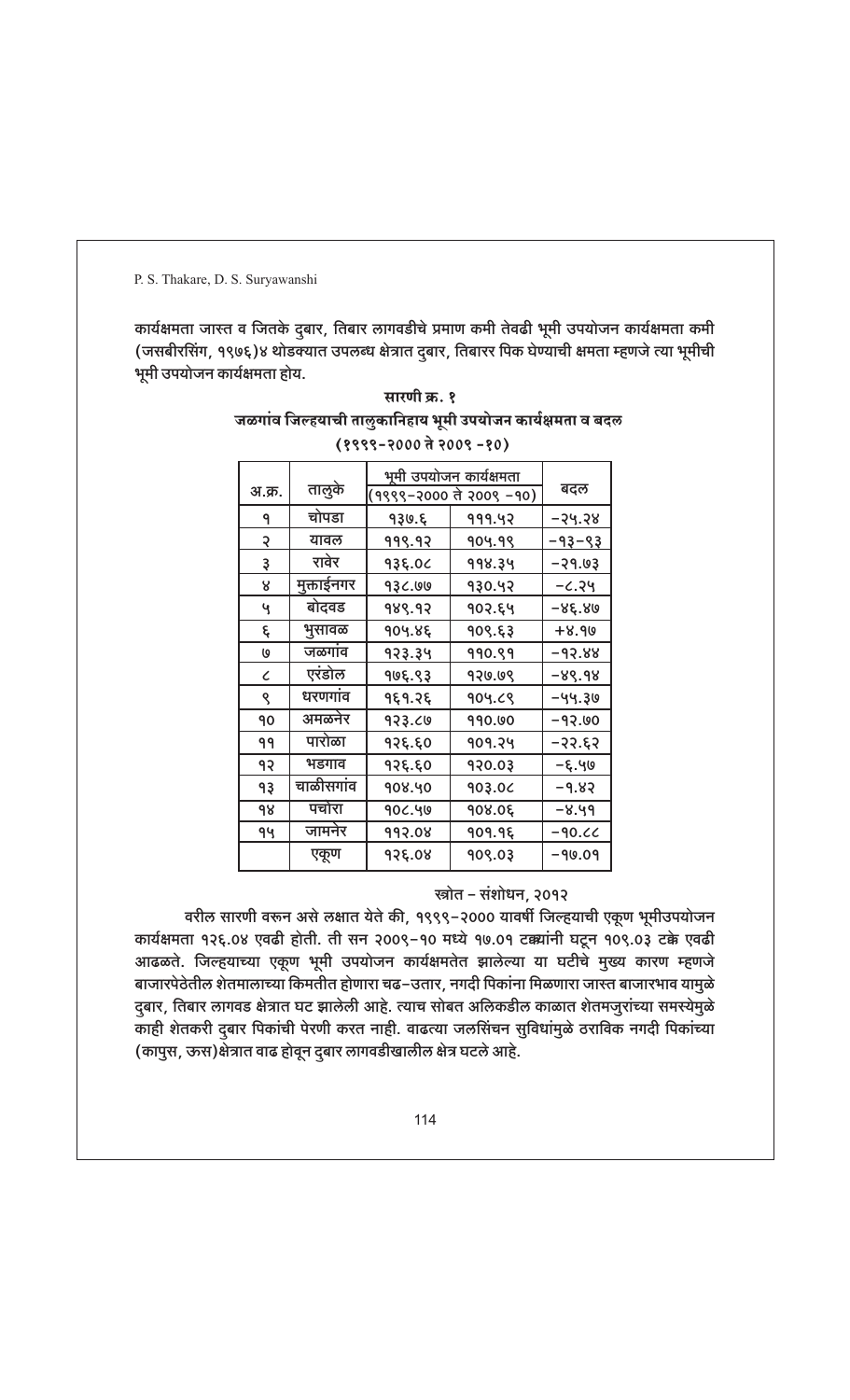| जळगांव जिल्हयातील भूमीउपयोजन कार्यक्षमता आकृतीबंध |                               |                                                                 |  |  |  |  |  |
|---------------------------------------------------|-------------------------------|-----------------------------------------------------------------|--|--|--|--|--|
| वर्ष                                              | भूमीउपयोजन कार्यक्षमता गट     | तालूके                                                          |  |  |  |  |  |
|                                                   | जास्त (१५० पेक्षा जास्त)      | एरंडोल, धरणगांव                                                 |  |  |  |  |  |
|                                                   | १९९९-२०००  मध्यम (१२५ ते १५०) | चोपडा, रावेर, मुक्ताईनगर, बोदवड, भडगांव                         |  |  |  |  |  |
|                                                   | कमी ( १२५ पेक्षा कमी)         | यावल,भुसावळ,जळगांव,अंमळनेर,पारोळा,चाळीसगांव,पाचोरा,जामनेर       |  |  |  |  |  |
| २००९–२०१०                                         | जास्त (१२० पेक्षा जास्त)      | मुक्ताईनगर, एरडोल,भडगांव                                        |  |  |  |  |  |
|                                                   | मध्यम (११० ते १२०)            | चोपडा, रावेर, जळगांव, अंमळनेर                                   |  |  |  |  |  |
|                                                   | कमी (११० पेक्षा कमी)          | यावल, बोदवड, भुसावळ, धरणगांव, पारोळा, चाळीसगांव, पाचोरा, जामनेर |  |  |  |  |  |

| सारणा क्र. २ |  |  |  |  |                                            |  |  |  |
|--------------|--|--|--|--|--------------------------------------------|--|--|--|
|              |  |  |  |  | व जिल्हयातील भमीउपयोजन कार्यक्षमता आकतीबंध |  |  |  |

स्त्रोत – संशोधक, २०१२

वरील सारणीच्या निरिक्षणावरून जळगांव जिल्हयाची तालुका निहाय भूमी उपयोजन कार्यक्षमता अभ्यासण्यासाठी तिन गटात विभागणी केली आहे ती पुढीलप्रमाणे जास्त भूमीापयोजन कार्यक्षमता :

सन १९९९-२००० मध्ये या गटात जिल्हयातील फक्त मध्यवर्ती भागांचा (एरंडोल व धरणगांव तालुका) समावेश होता. दहा वर्षानंतर या गटात मध्यवर्ती भागासोबत जिल्हयातील पूर्वभाग (मुक्ताई नगर तालूका व पश्चिमेकडील क्षेत्राचा (भडगांव तालूका) समावेश झालेला दिसून येतो. तर मध्यवर्ती क्षेत्रातील धरणगांव तालुका कमी कार्यक्षमता गटात स्थलांतरीत झालेला आढळतो. या बदलांचे मुख्य कारण म्हणजे वाढत्या जलसिंचन सुविधा व नगदी पिकांना मिळणारा चांगला बाजारभाव होय. जलसिंचन सुविधामुळे जिल्हयातील पूर्व व पश्चिम क्षेत्रातील (अनुक्रमे मुक्ताईनगर व भडगांव तालुका) दुबार, पिकक्षेत्रात वाढ झालेली दिसून येते. यामुळे १९९९-२००० च्या तुलनेत त्या तालुक्यांचे मध्यम कार्यक्षमता गटातून जास्त कार्यक्षमता गटात स्थलांतर झालेले आढळते.

मध्यम भूमीउपयोजन कार्यक्षमता :

या गटात सन १९९९–२००० मध्ये उत्तरेकडील पर्वतपदिय क्षेत्र(चोपडा व रावेर तालुका) जिल्हयाचा पूर्व भाग (मुक्ताईनगर व बोदवड तालूका) व पश्चिमेकडील काही भाग (भडगांव तालूका) यांचा समावेश होता. तुलनात्मक दृष्टया दहा वर्षानंतर या गटात उत्तरेकडील पर्वतपदिय क्षेत्रात कुठलाही बदल झालेला आढळत नाही मात्र पश्चिमेकडील क्षेत्रात भडगांव ऐवजी अंमळनेर तालुक्याचा समावेश झालेला दिसून येतो. तसेच या गटातील मुक्ताईनगर तालुका जास्त कार्यक्षमता गटात स्थालांतरित होवून त्या जागी पश्चिमेकडून भडगांव तालूक्याचा यात समावेश झालेला आढळतो. बाजारपेठांची नजिकता व जलसिंचन उपलब्धता हे ह्या बदलामागील मुख्य कारणे आहेत. जळगांव येथील भुसार बाजारपेठेमुळे व अन्नधान्य पिकांना मिळणाऱ्या चांगल्या बाजारभावामुळे जळगांव तालुक्यात अन्नधान्य पिकांचे क्षेत्र वाढून हा तालुका कमी कार्यक्षमता गटातून जास्त कार्यक्षमता गटात स्थलांतरित झालेला आहे. तसेच जलसिंचन सुविधांमुळे पश्चिमेकडील अमळनेर तालुक्यात दुबार पिकक्षेत्रात वाढ होवून या तालुक्याचे कमी भूमी उपयोजन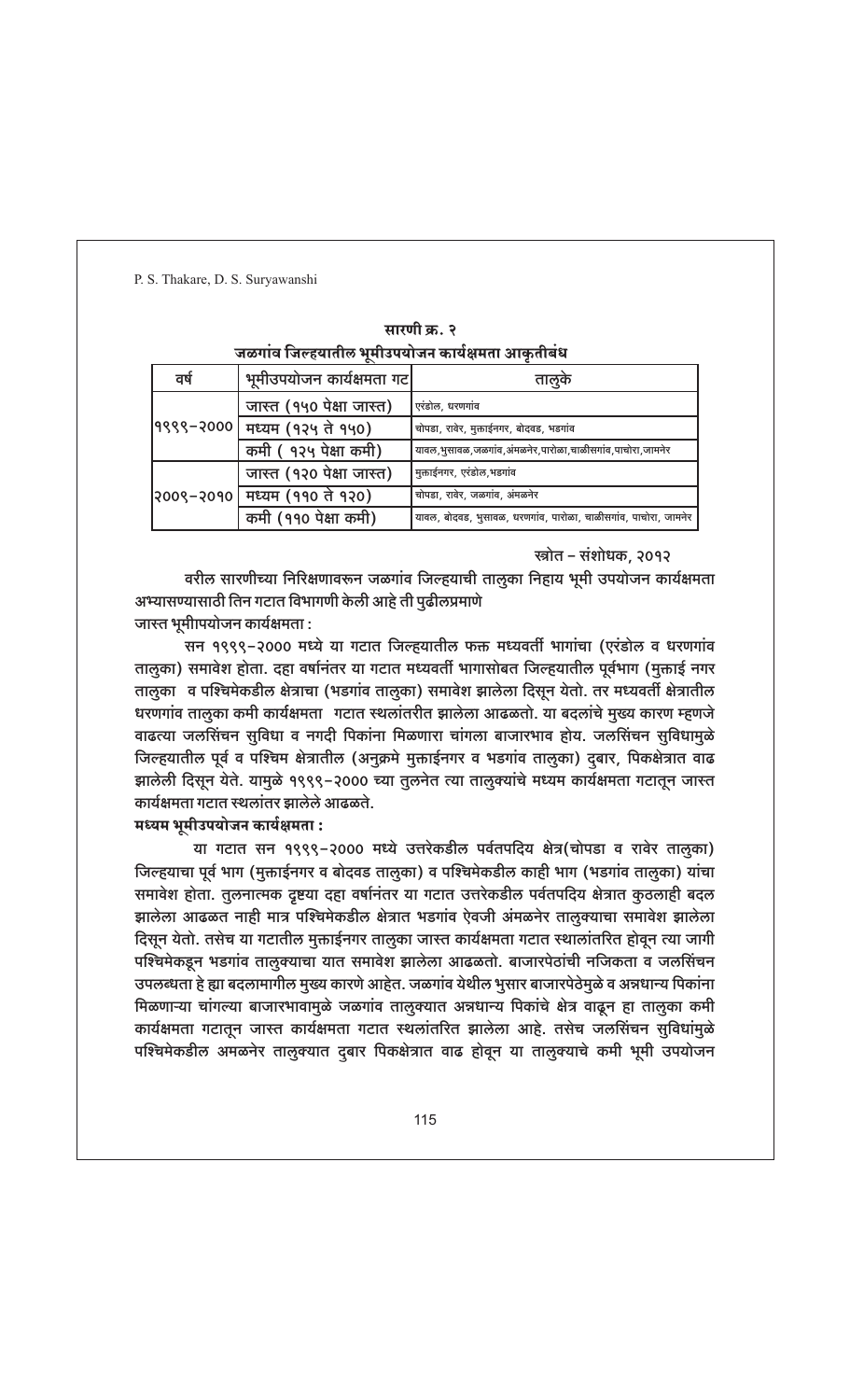कार्यक्षमता गटातून मध्यम कार्यक्षमता गटात स्थालांतर झालेले दिसते. कमी भूमीउपयोजन कार्यक्षमता :

या गटात सन १९९९–२००९ या दहा वर्षाच्या कालावधीचा तौलनिकदृष्टया अभ्यास केला असता पूर्व भागातील बोदवड व मध्यवर्ती भागातील धरणगांव या दोन तालुक्यांचा अपवाद वगळता या गटातील कुठल्याही क्षेत्रात कोणताही बदल झालेला दिसून येत नाही. सन १९९९-२००० मध्ये धरणगांव तालुका हा जास्त भूमी उपयोजन कार्यक्षमता गटात होता परंतु अलिकडील काळात कापूस या नगदी पिकाला मिळणाऱ्या चांगल्या बाजारभावामुळे तसेच तालुक्यातील सुतगिरण्यांची व कापसाच्या व्यापाऱ्याची संख्या जास्त प्रमाणात होवून दुबार पिक क्षेत्रात घट होवून भूमी उपायेजन कार्यक्षमता घटली आहे. त्यामुळे धरणगांव तालुका जास्त भूमी उपयोजन कार्यक्षमता गटातून कमी कार्यक्षमता गटात स्थलांतरीत झालेला आढळतो. तर बोदवड तालुक्यात नगदी पिकांमुळे दुबार पिक क्षेत्रात घट होवून हा तालुका मध्यम कार्यक्षमता गटातून कमी भूमी उपयोजन कार्यक्षमता गटात स्थालांतरित झालेला दिसून येतो. निष्कर्ष:

१. जळगांव जिल्हयातील भूमी उपयोजन कार्यक्षमतेत सन १९९९-२००० ते २००९-१० या दहा वर्षाच्या कालावधीत घट झालेली आढळते.

२. जळगांव जिल्हयात दुबार व तिबार पीक क्षेत्रात घट होत आहे.

३. नगदी पिकांना मिळणाऱ्या चांगल्या बाजारभावामुळे नगदी पिकांच्या क्षेत्रात वाढ होवून पीकतीव्रता कमी होत आहे.

४. अलीकडील काळात उद्भवलेल्या शेतमजुरांच्या समस्येमुळे शेतकरी एकच व नगदी पिकांचा हंगाम घेणे पसंत करत आहेत.

५. जळगांव जिल्हयातील पूर्वेकडील मुक्ताईनगर मध्यवर्ती भागातील एरंडोल व पूर्वेकडील भडगांव तालुके वगळता संपूर्ण जिल्हयात भूमी उपयोजन कार्यक्षमता मध्यम व कमी स्वरूपाची आढळते.

६. सामाजिक व आर्थिक घटक आणि बाजारभाव या शेतकऱ्याची बदलती मनोवृत्ती यांचा प्रत्यक्ष– अप्रत्यक्ष प्रभाव भूमी उपयोजन कार्यक्षमतेवर दिसून येतो. उपाययोजना :

१. पुनर्लागवडीखालील क्षेत्रात वाढ होण्यासाठी कृषी प्रदर्शन, फिरती शिबीरे व शेतकऱ्यांना मार्गदर्शन करण्यसाठी मेळाव्याचे आयेाजन केले पाहिजे.

२. शेतकऱ्यांना खरीप व रब्बी हंगामासाठी त्वरीत कर्ज पुरवठा करण्यात यावा.

३. नैसर्गिक आपत्तीतील नुकसानग्रस्तांना त्वरीज भरपाई व पूर्ण मोबदला मिळवा.

४. दुबार लागवडी लागणाऱ्या बि–बियाणे, खते, किटकनाशके यावर शासनाने अनुदान दयावे.

५. दुबार पीक क्षेत्रात जलसिंचन वेळेवर व्हावे यासाठी वेळोवेळी शेतकऱ्यांना कालव्याद्वारे पाणीपुरवठा करावा.

६. शेतातील कृषीपंपाचे भारनियमन कमी करावे.